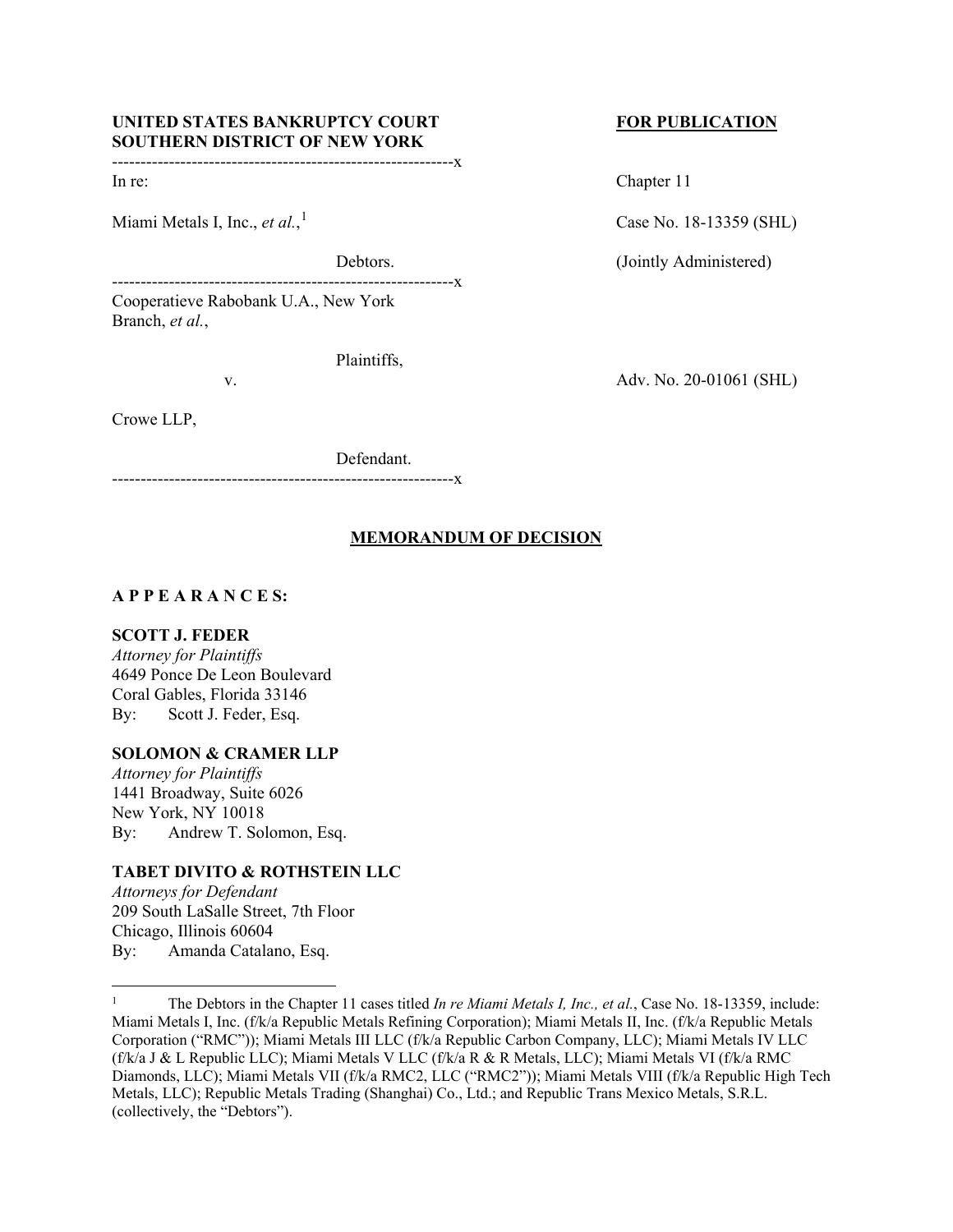John M. Fitzgerald, Esq. Mark H. Horwitch, Esq. Caesar A. Tabet, I, Esq. Jordan Wilkow, Esq.

#### **THE KAGEN LAW FIRM**

*Attorneys for Defendant* 570 Lexington Avenue New York, NY 10101 By: Stuart Kagen, Esq.

#### **KAGEN & CASPERSEN**

*Attorneys for Defendant* 757 3rd Ave., 20th Fl. New York, NY 10017 By: Stuart Kagen, Esq.

#### **COFFEY BURLINGTON, P.L.**

*Attorneys for Defendant* 2604 South Bayshore Drive Miami, Florida 33133 By: Paul Joseph Schwiep, Esq. Fernando laTour Tomayo, Esq. John Everett Thornton, Esq.

# **SEAN H. LANE UNITED STATES BANKRUPTCY JUDGE**

Before the Court is the motion of the Plaintiffs Cooperatieve Rabobank U.A., New York Branch; Brown Brothers Harriman & Co.; Bank Hapoalim B.M.; Mitsubishi International Corporation; ICBC Standard Bank PLC; Techemet Metal Trading, LLC; Woodforest National Bank; and Hain Investors Master Fund, LTD (collectively, the "Plaintiffs" or "Lenders") for abstention under 28 U.S.C. Section 1334(c), and remand under to 28 U.S.C. Sections 1447(c) and 1452(b). *See* Plaintiffs' Memorandum of Law in Support of Abstention and Remand ("Lenders' Memorandum") [ECF No. 1-4]. For the reasons discussed below, the Lenders' motion is granted.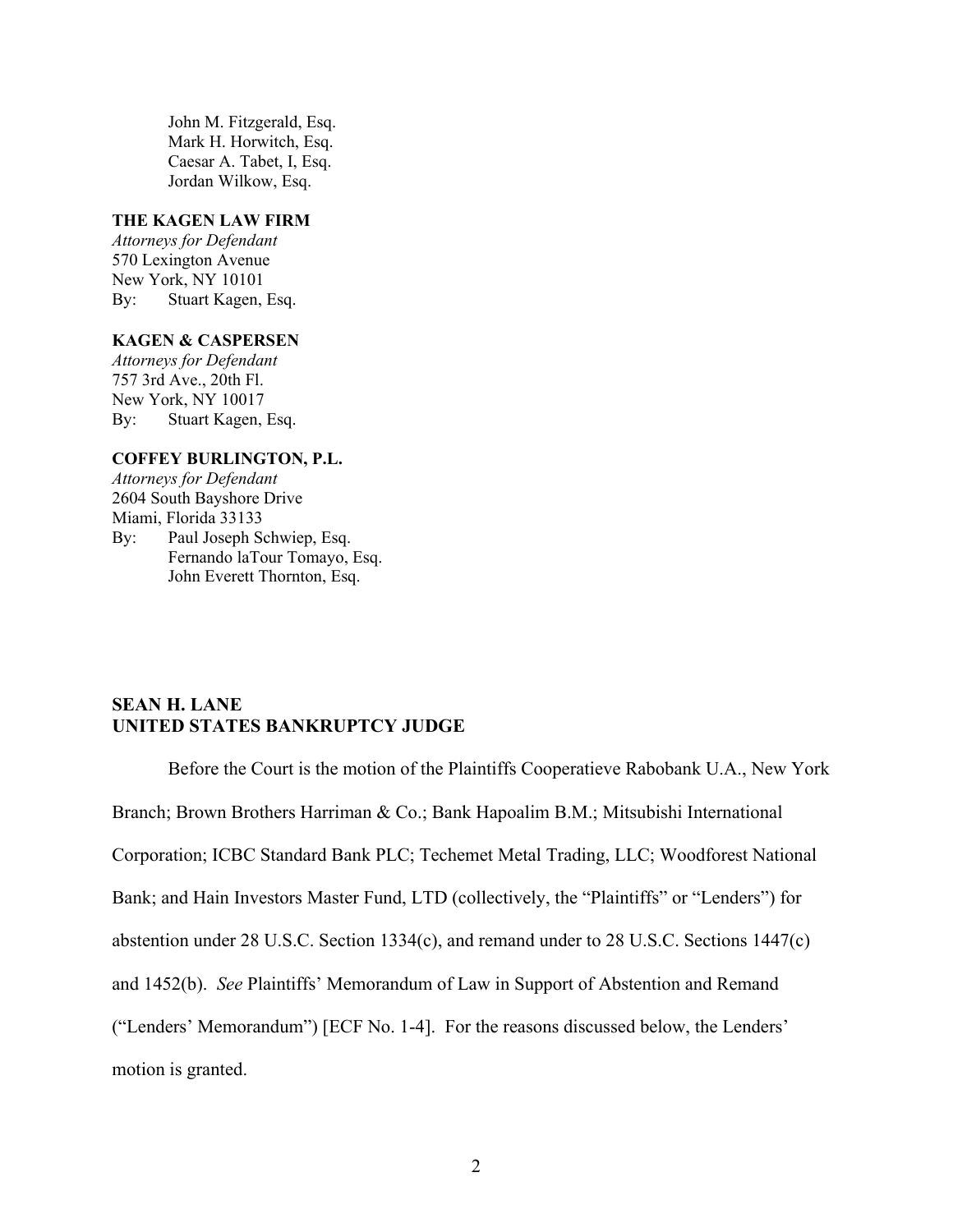#### **BACKGROUND**

The Debtors Miami Metals I, Inc., *et al*. filed for Chapter 11 relief in early November 2018 [ECF No. 1, Case No. 18-13359], and their plan of liquidation was confirmed on December 23, 2019 [ECF No. 1668, Case No. 18-13359] (the "Plan"). The Plaintiffs in this case are banks that served as the pre-petition secured lenders of the Debtors, who were in the business of refining precious metals. On or about June 24, 2019, the Lenders commenced a state court action in Florida against Defendant Crowe LLP (the "Defendant") for allegedly conducting a "grossly negligent" audit of the Debtors' 2014 and 2015 financial statements, resulting in the Lenders issuing loans based on an inflated inventory. *See* Complaint, ECF No. 1 at 16 of 173 (complaint alleging negligence, gross negligence, and violations of Florida's Deceptive and Unfair Trade Practices Act). Lenders allege damages in excess of \$57 million. *Id.* at 33–36 of 173.

Defendant removed the case to the United States District Court for the Southern District of Florida under 28 U.S.C. Sections 1334(b) and 1452(b). In early August 2019, Defendant filed a motion to transfer the case to the Southern District of New York, ECF No. 1-5, which the Lenders opposed, ECF No. 1-6. At the same time, the Lenders filed a motion for abstention and remand of the case back to the Florida state court. *See* Lenders' Memorandum [ECF No. 1-4]. In February 2020, the Florida District Court granted Defendant's motion to transfer the case to the Southern District of New York but did not rule on the Lenders' motion for abstention and remand. *See* ECF No. 1-11. The New York District Court subsequently referred the case to this Court. ECF No. 1-19. Thus, the Lenders' motion for abstention and remand, originally filed in the Southern District of Florida, ECF No. 1-4, is now before this Court. The parties filed supplemental pleadings on the motion after the case arrived in this Court. *See* Crowe LLP's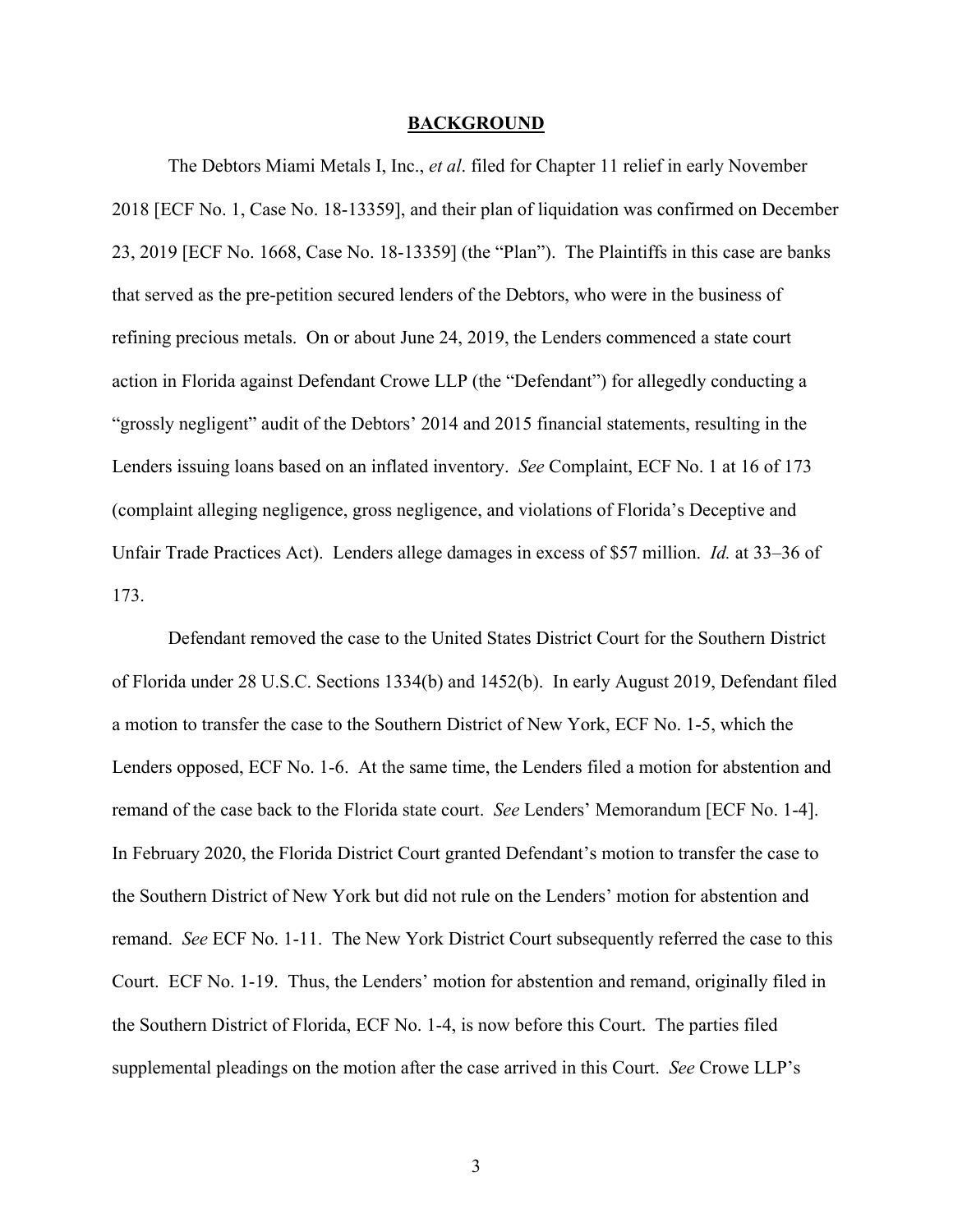Supplemental Memorandum of Law in Opposition to Plaintiffs' Motion for Abstention and Remand [ECF No. 23-1] ("Defendant's Opposition"); Plaintiffs' Memorandum of Law in Further Support of Motion for Abstention and Remand [ECF No. 25] ("Lenders' Memorandum in Further Support"); Crowe LLP's Reply to Plaintiffs' Motion for Abstention and Remand [ECF No. 26-1] ("Defendant's Reply").

In their motion, the Lenders do not contest that removal was proper or that the Court has subject matter jurisdiction over their claims.<sup>[2](#page-3-0)</sup> But they contend that the case should nonetheless be transferred back to the Florida state court based on mandatory abstention under 28 U.S.C. Section 1334(c)(2), or, in the alternative, permissive abstention and equitable remand under Sections 1334(c)(1) and 1452(b). *See* Lenders' Memorandum at 1–6; Lenders' Memorandum in Further Support at 7–8. The Defendant opposes. *See generally* Defendant's Response in Opposition to Plaintiff's Memorandum of Law in Support of Abstention and Remand [ECF No. 1-7]; Defendant's Opposition; Defendant's Reply.

#### **DISCUSSION**

## **I. Waiver of Right to Seek Mandatory Abstention**

As a threshold matter, the Court must determine whether the Lenders have waived their right to seek mandatory abstention. Defendant contends that the Lenders have waived this right, arguing that the Chapter 11 confirmation order [ECF No. 1668, Case No. 18-13359] (the "Confirmation Order") and the terms of the Plan—terms which the Lenders unanimously approved and to which they are now bound—confer "exclusive jurisdiction" over the Lenders'

<span id="page-3-0"></span><sup>&</sup>lt;sup>2</sup> The parties agree that the Court's subject matter jurisdiction is not in question here; however, the Court's analysis below is informed by the long-recognized rule that "once confirmation occurs, the bankruptcy court's jurisdiction shrinks." *Core Litigation Trust v. Apollo Global Management, LLC, et al. (In re AOG Entm't, Inc.)*, 569 B.R. 563, 574 (Bankr. S.D.N.Y. 2017) (citing *Penthouse Media Grp. v. Guccione (In re General Media, Inc.)*, 335 B.R. 66, 73 (Bankr. S.D.N.Y. 2005)).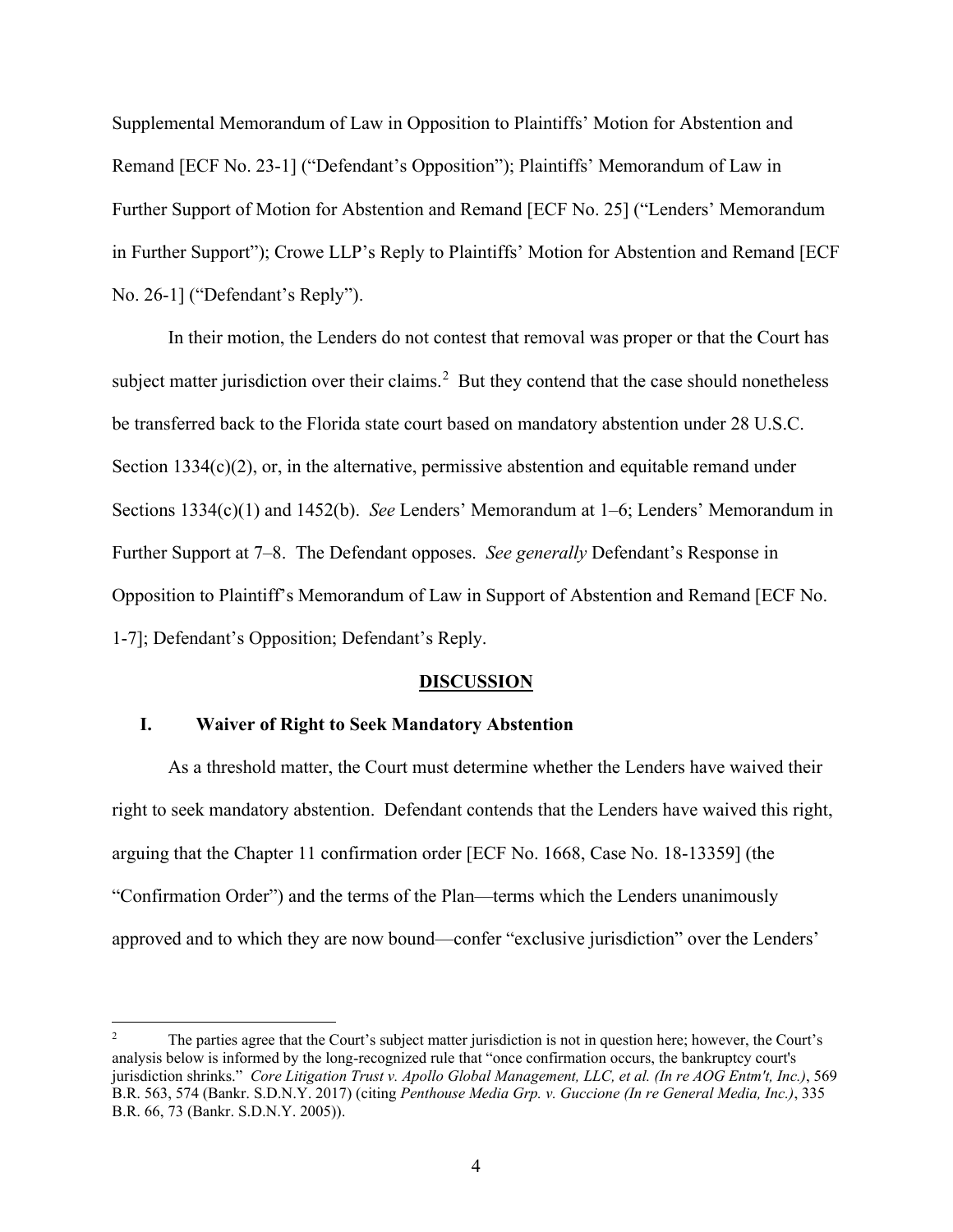claims here. *See* Defendant's Opposition at 4–9. The Lenders disagree, contending that the Plan does not specifically retain jurisdiction over the instant claims and, thus, they did not "knowingly and voluntarily waive<sup>[]</sup> their right to seek remand." Lenders' Memorandum in Further Support at 4–5.

"There can be no doubt that [the right to seek mandatory abstention] can be waived by any party." *In re AHT Corp.*, 265 B.R. 379, 387 n.2 (Bankr. S.D.N.Y. 2001); *see also Baker v. Simpson*, 613 F.3d 346, 350 (2d Cir. 2010) (citing *United States v. Brown,* 352 F.3d 654, 663 (2d Cir. 2003) and *Billing v. Ravin, Greenberg & Zackin, P.A.,* 22 F.3d 1242, 1245 n.1 (3d Cir. 1994)). "[W]aiver is the 'intentional relinquishment or abandonment of a known right,'" *United States v. Olano*, 507 U.S. 725, 733 (1993) (quoting *Johnson v. Zerbst,* 304 U.S. 458, 464 (1938)), and "must be made voluntarily, knowingly and intelligently,'" *Murray v. Town of N. Hempstead*, 853 F. Supp. 2d 247, 259 (E.D.N.Y. 2012) (citing *Doe v. Marsh,* 105 F.3d 106, 111 (2d Cir. 1997)). "[I]n the civil no less than the criminal area, 'courts indulge every reasonable presumption against waiver.'" *Id.* at 259–60 (quoting *Fuentes v. Shevin,* 407 U.S. 67, 95 n.31 (1972)). Where waiver is not explicit, it may be implied through the conduct of a party; however, "[t]he conduct said to constitute a waiver must be clear and unequivocal, as waivers are never to be lightly inferred." *Mooney v. City of New York*, 219 F.3d 123, 131 (2d Cir. 2000) (quoting *Tray–Wrap, Inc. v. Six L's Packing Co.*, 984 F.2d 65, 68 (2d Cir. 1993)). The "[p]arty asserting waiver 'bears the weighty burden of establishing that a 'clear and unmistakable' waiver has occurred.'" *Id.* (quoting *NLRB v. New York Tel. Co.,* 930 F.2d 1009, 1011 (2d Cir. 1991)).

Defendant argues that the language in the Confirmation Order and Plan serves as a waiver of the Lenders' right to seek abstention over all cases "related to" the bankruptcy case, including this adversary proceeding. Defendant's Opposition at 5. The Confirmation Order and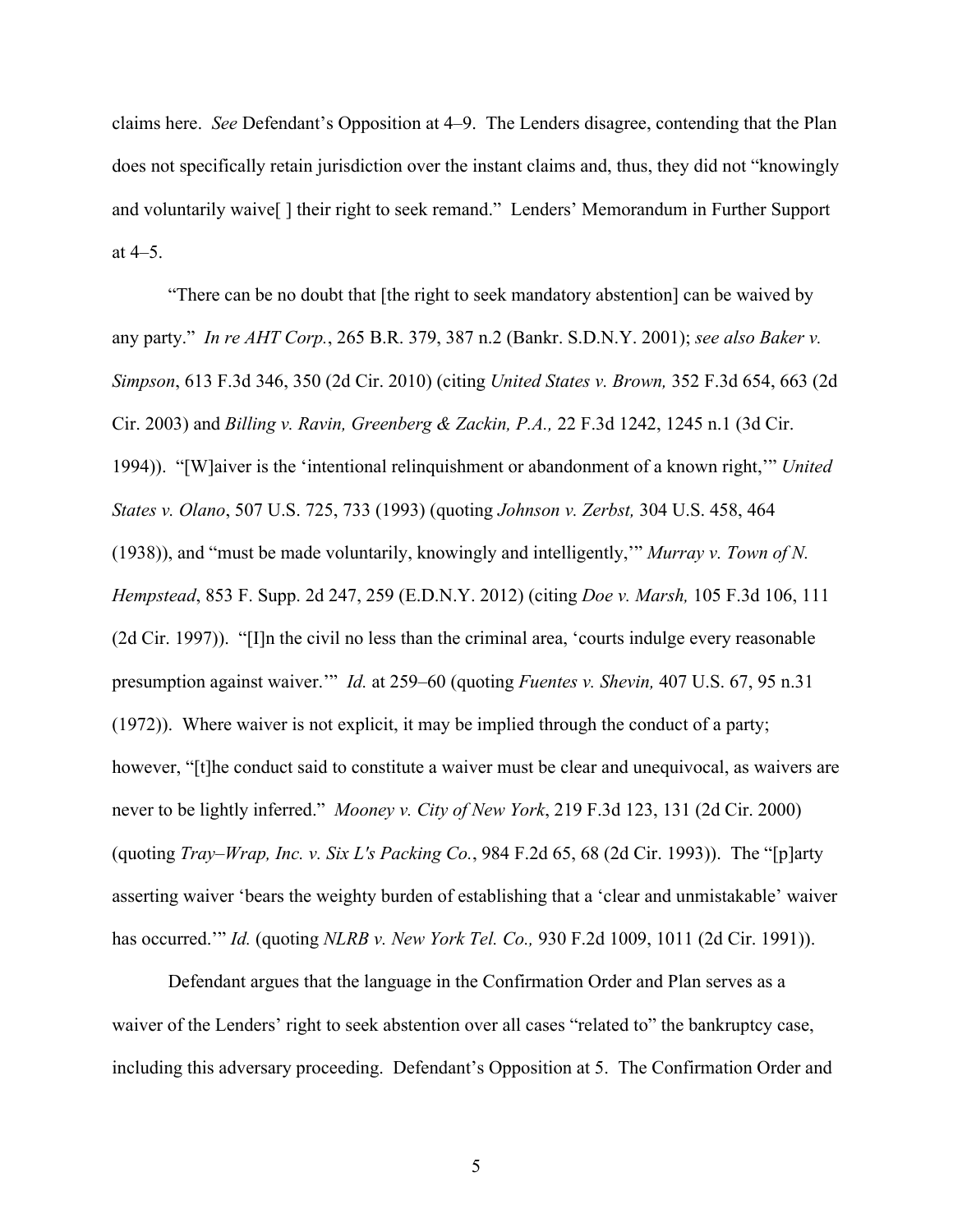Plan state that this Court "shall retain exclusive jurisdiction over all matters arising out of, or related to, the Chapter 11 Cases and th[e] Plan," including matters set forth in Article 13 of the Plan, discussed *infra*. *See* ECF No. 1668, Case No. 18-13359 at 15–16, 35, and 74 of 124. As the instant adversary proceeding is related to the bankruptcy case, Defendant argues, the Lenders have waived their right to mandatory abstention. *Id.* at 5–7 (relying on *In re AHT Corp.*, 265 B.R. at 387 & n.2). In *In re AHT Corp.*, the Court found a waiver of the right to seek mandatory abstention based on a clause in the corporate parties' asset purchase agreement stating "that all actions and proceedings relating to the interpretation, enforcement or breach of this agreement shall be litigated in the United States Bankruptcy Court for the Southern District of New York, White Plains Division." 265 B.R. at 387 & n.2.

But the *In re AHT* case is not a good fit here. The choice-of-law clause in that asset purchase agreement specifically covered cases "relating to the interpretation, enforcement or breach of [that] agreement." *See In re AHT Corp.*, 265 B.R. at 387. By contrast, the Defendant here relies on a generic and broad boiler-plate clause in the Confirmation Order and Plan.<sup>[3](#page-5-0)</sup> And this generic language must be read in context with the other provisions of the Plan. *See In re Conco, Inc.*, 855 F.3d 703, 711 (6th Cir. 2017) (quoting *In re Dow Corning, Corp.*, 456 F.3d 668, 676 (6th Cir. 2006) ("[i]n interpreting a confirmed plan, courts use contract principles, since the plan is effectively a new contract between the debtor and its creditors," and "[s]tate law governs those interpretations")); *In re Lehman Bros. Inc.*, 478 B.R. 570, 586 (S.D.N.Y. 2012), *aff'd sub nom. In re Lehman Bros. Holdings Inc.*, 761 F.3d 303 (2d Cir. 2014), and *aff'd sub nom.*

<span id="page-5-0"></span>In their original motion, the Lenders did assert that "it is arguable whether this [adversary proceeding] is *sufficiently* 'related to'" the bankruptcy case. Lenders' Memorandum at 2 (emphasis added). But they provided no other argument on this point. In any event, the Lenders later conceded that this case was related to the bankruptcy because it was removed prior to the confirmation of the Plan. *See* Lenders' Memorandum in Further Support at 4 n.5. The Lenders note, however, that despite their "concession on removal," they have not consented to adjudicate this case in federal court. *Id.*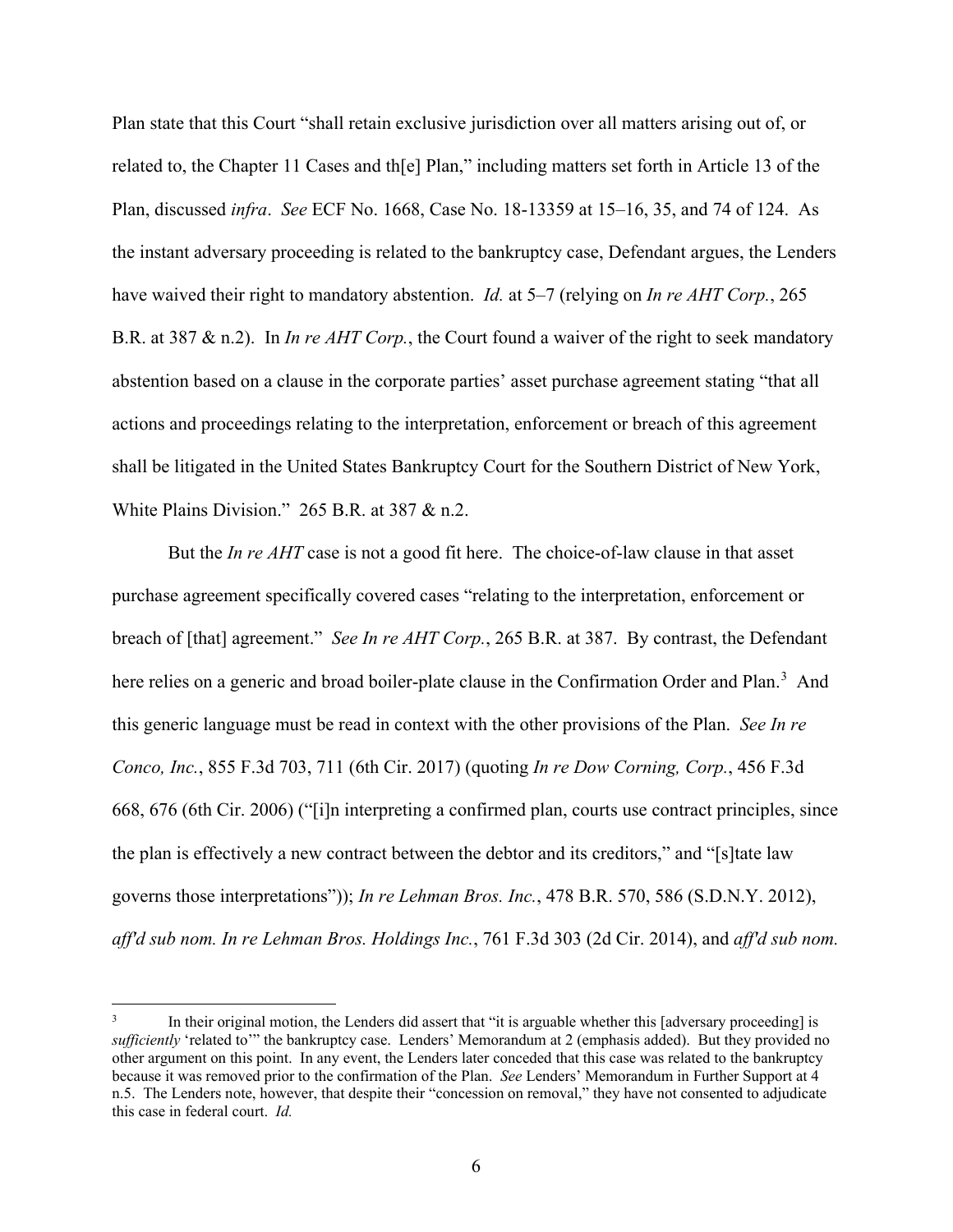*In re Lehman Bros. Holdings Inc.*, 590 F. App'x 92 (2d Cir. 2015) (under New York law, contract interpretation requires that agreements be "read as a whole"). The broad language here refers to Article 13, which lists 23 items over which the Court specifically retains jurisdiction. *See* ECF No. 1668, Case No. 18-13359 at 77–79 of 124. This list includes, *inter alia*:

- resolving disputes related to claims against the estate;
- hearing certain causes of action brought by the Debtors;
- resolving litigation related to defined title property claims;
- resolving matters relating to executory contacts to which the Debtors are a party or may be liable;
- resolving motions or adversary proceedings pending in the Chapter 11 cases on the Plan's effective date;
- resolving disputes arising in connection with the Plan or Confirmation Order; and
- determining any other matters that may arise in connection with or relating to the Plan or any agreement or the Confirmation Order.

*See id.* But this list does not include this action, even though this action is specifically identified and discussed elsewhere in the Plan. The Plan defines the instant action as the "Auditor/Lender Claim":

Any rights, claims, or causes of action that Secured Parties have or may have against . . . Crowe LLP . . . that arise out of or relate in any way to the Secured Parties relationship or transactions with the Debtors, including, without limitation, the action captioned *Cooperatieve Rabobank U.A., New York Branch v. Crowe LLP*, Case No. 2019-018945-CA-01 pending in the  $11<sup>th</sup>$  Judicial Circuit Court for Miami-Dade County, Florida.

The Plan at 49 of 124. The parties agree that this definition covers this action. *See* Lenders'

Memorandum in Further Support at 5; Defendant's Opposition at 8. Given these facts, the

absence of this case from the 23 items specifically listed in Article 13 strongly undercuts a claim

of a knowing and voluntary waiver here. *See* Lenders' Memorandum in Further Support at 4–5.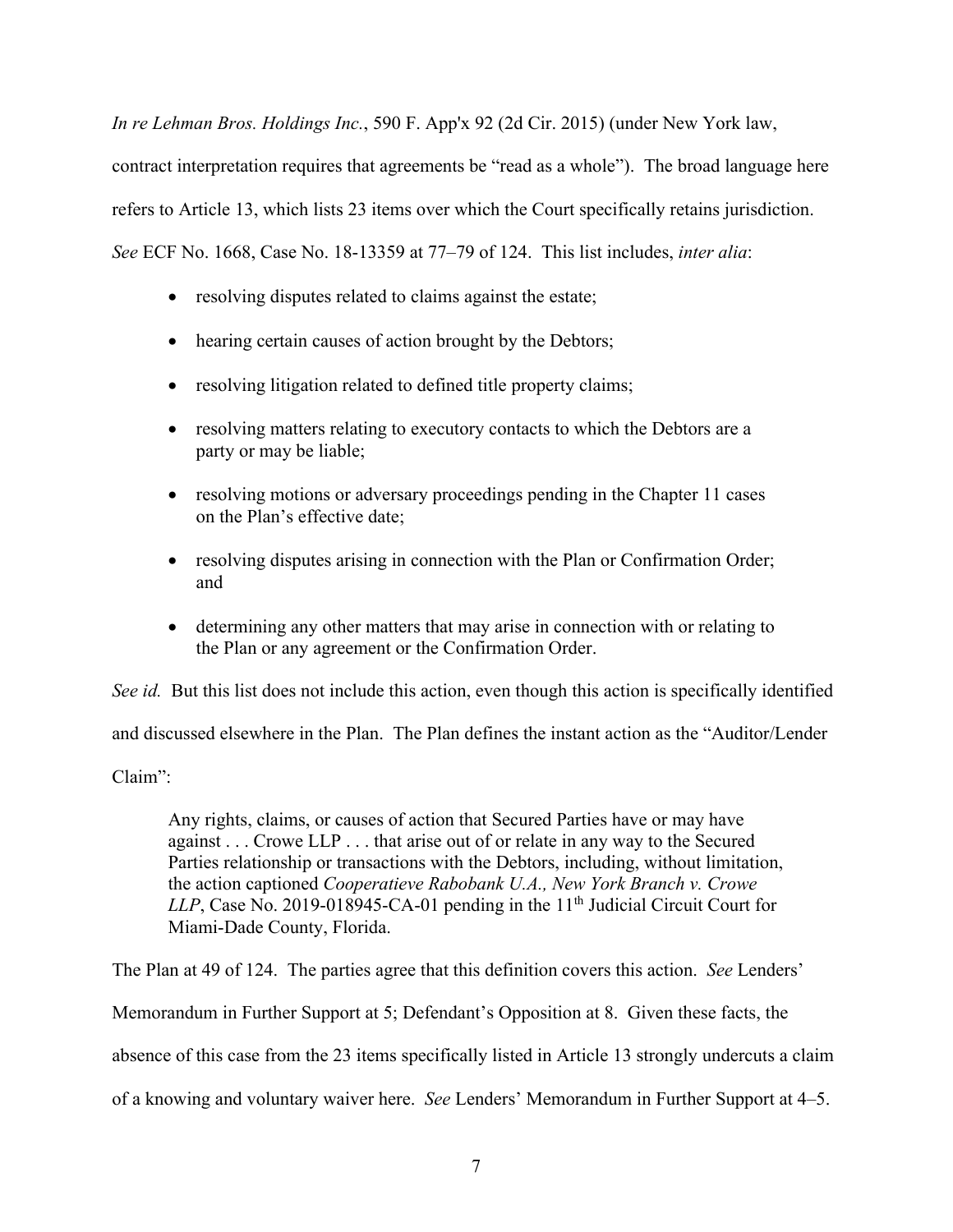Defendant counters that the Lenders are "essentially invoking the doctrine of *expressio unius est exclusio alterius*" (the mention of one thing implies the exclusion of the other) and notes that the list is immediately preceded by the phrase "including but not limited to." Defendant's Reply at 2. Thus, Defendant argues that the Court cannot conclude that the Auditor/Lender Claim is definitively excluded from this Court's jurisdiction. *Id.* But that is far from clear in the text of the Plan. Moreover, the notion that the Lenders knowingly and voluntarily waived their rights is at odds with the fact that the Lenders have consistently sought to enforce their rights to mandatory abstention and remand since their initial filing of this motion in Florida, even as the bankruptcy case moved forward towards confirmation of the Plan, which contained the language at issue. *See* Lenders' Memorandum at 6 (citing ECF Nos. 1-14, 1-18, and 17). Thus, the Court concludes that the Defendant has not met its burden of establishing the high bar of waiver. *See Mooney*, 219 F.3d at 131. [4](#page-7-0)

## **II. Mandatory Abstention**

Turning to the merits of the Lenders' motion, they argue that abstention and remand to the Florida State Court is mandated by 28 U.S.C. Section 1334(c)(2). *See* Lenders' Memorandum at 3–4.

## **A. The Legal Standard**

28 U.S.C. Section 1334(c)(2) requires federal courts to abstain from hearing non-core bankruptcy matters concerning state law issues under certain circumstances. Specifically, Section 1334(c)(2) provides:

Upon timely motion of a party in a proceeding based upon a State law claim or State law cause of action, related to a case under title 11 but not arising under title

<span id="page-7-0"></span>The Lenders also appear to argue that a decision by this Court waiving a right to mandatory abstention in the Plan would be a "legally impermissible" expansion of the constitutional limits on the Court's jurisdiction. *See*  Lenders' Memorandum at 5–6. Because the Court finds that the Lenders did not waive their right to mandatory abstention, the Court need not address this argument.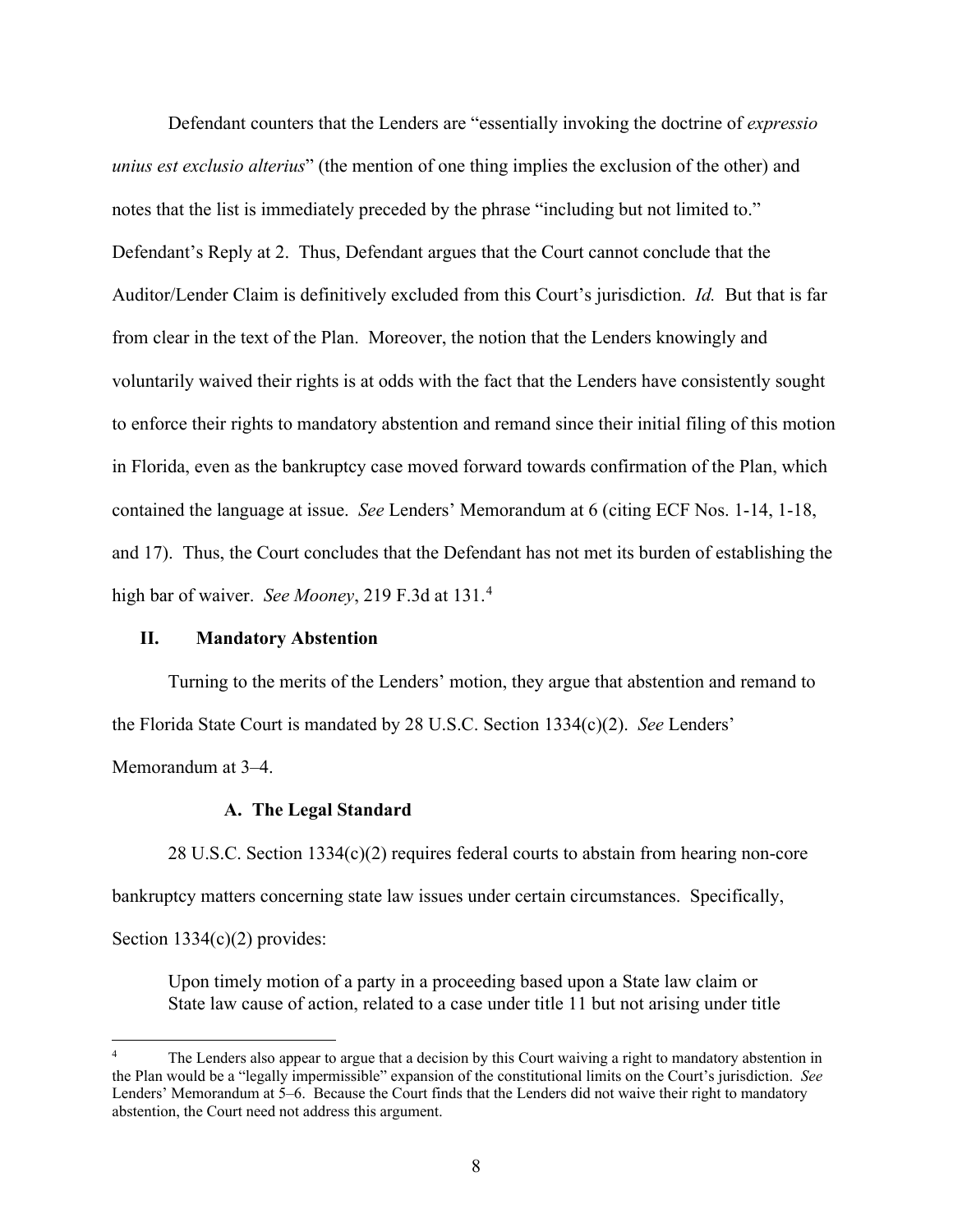11 or arising in a case under title 11, with respect to which an action could not have been commenced in a court of the United States absent jurisdiction under this section, the district court shall abstain from hearing such proceeding if an action is commenced, and can be timely adjudicated, in a State forum of appropriate jurisdiction.

## 28 U.S.C. § 1334(c)(2).

Mandatory abstention requires six conditions to be satisfied: (1) the abstention motion is timely, (2) the action is based on a state law claim, (3) the action is "related to" a bankruptcy proceeding but does not "arise under" the Bankruptcy Code, (4) federal bankruptcy jurisdiction is the sole basis of federal jurisdiction for the action, (5) the action was commenced in state court, and (6) the action can be timely adjudicated in state court. *See In re Residential Capital, LLC*, 519 B.R. 890, 902 (Bankr. S.D.N.Y. 2014); *In re Bradlees, Inc.*, 311 B.R. 29, 34 (Bankr. S.D.N.Y. 2004). The party opposing abstention bears the burden of showing that mandatory abstention is not warranted. *See In re AOG Entm't, Inc.*, 569 B.R. at 573.

As the parties do not dispute that the first five conditions required for mandatory abstention are satisfied, *see* Lenders' Memorandum at 8–14; Defendant's Opposition at 9–21, the Court will focus on the last factor of timely adjudication. The Second Circuit evaluates four factors when considering timeliness:

(1) the backlog of the state court's calendar relative to the federal court's calendar; (2) the complexity of the issues presented and the respective expertise of each forum; (3) the status of the title 11 bankruptcy proceeding to which the state law claims are related; and (4) whether the state court proceeding would prolong the administration or liquidation of the estate.

## *Parmalat Capital Finance Ltd. v. Bank of America Corp.*, 639 F.3d 572, 580 (2d Cir. 2011).

In considering the first two factors, the Second Circuit has noted that timeliness "requires a comparison of the time in which the respective state and federal forums can reasonably be expected to adjudicate the matter." *Id.* Thus, a court should consider the relative backlogs of the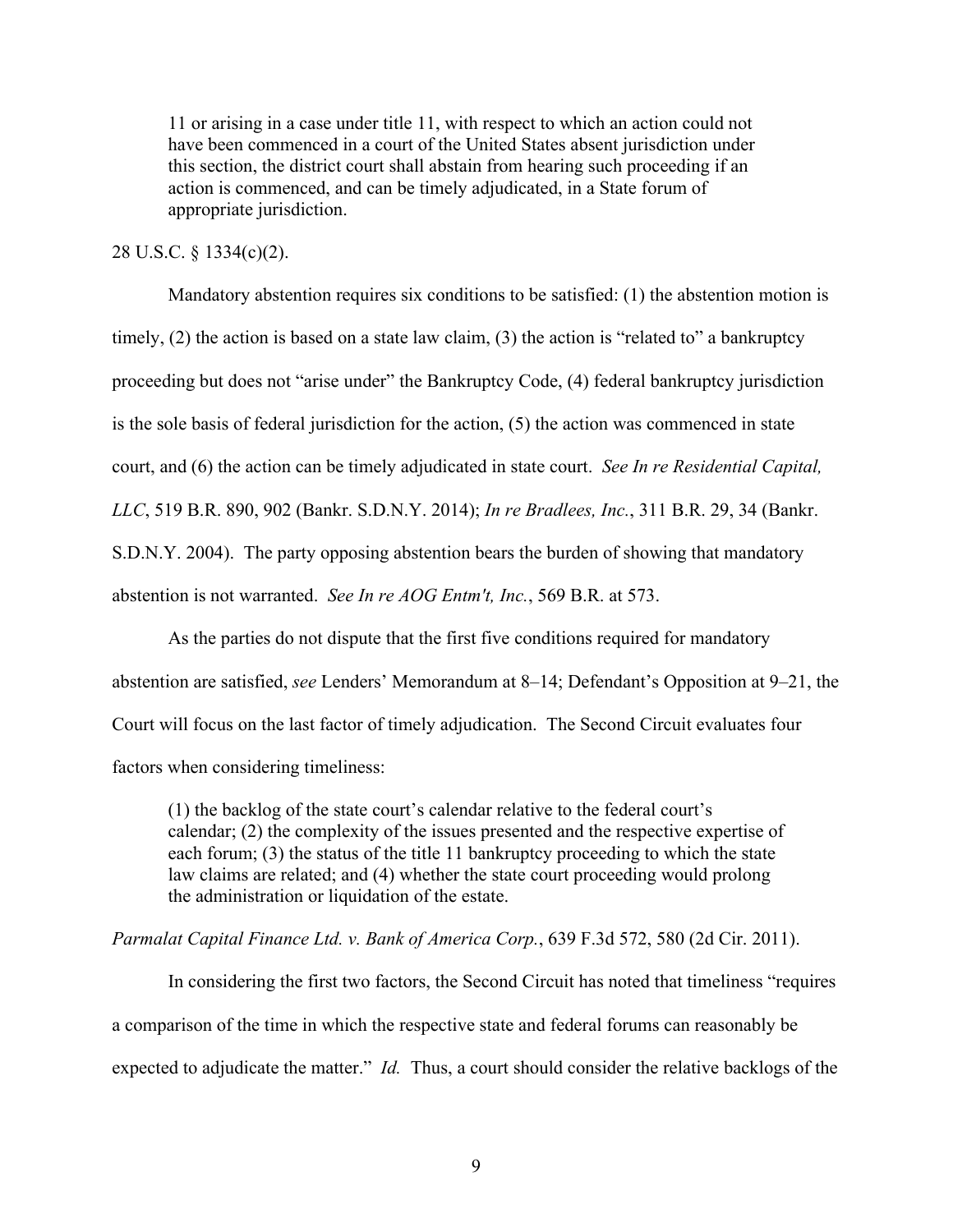state and federal court calendars. *See id.* A state court, however, may still be a timely forum, even if it will require more time to adjudicate an action than a federal court, as long as the bankruptcy proceedings will not be hindered by the delay. *See Post Investors LLC v. Gribble*, 2012 WL 4466619, at \*5 (S.D.N.Y. Sept. 27, 2012); *Allstate Ins. Co. v. Credit Suisse Securities (USA) LLC*, 2011 WL 4965150, at \*7 (S.D.N.Y. Oct. 19, 2011). Where the legal issues in a case are complex, the forum with more expertise in that area of law may be expected to adjudicate the matter more quickly than the other forum. *See Parmalat*, 639 F.3d at 580. While federal courts naturally have greater expertise in applying federal law, "this advantage dissipates for cases alleging exclusively state claims." *Allstate Ins. Co. v. Ace Securities Corp.*, 2011 WL 3628852, at \*10 (S.D.N.Y. Aug. 17, 2011).

With regard to the third factor, the court must consider whether the state law claims need to be quickly resolved because of an ongoing bankruptcy proceeding. *See Parmalat*, 639 F.3d at 581. In a Chapter 11 liquidation proceeding, like a Chapter 7 proceeding, timely adjudication can be weighed relatively lightly because there is no reorganization plan and less administrative urgency. *See Joremi Enters., Inc. v. Hershkowitz (In re New 118th LLC)*, 396 B.R. 885, 895 (Bankr. S.D.N.Y. 2008) ("in 'a chapter 11 case with a confirmed liquidating plan, where the primary concern is the orderly accumulation and distribution of assets, the requirement of timely adjudication is seldom significant'"); *see also Silverman v. The City of New York (In re Leco Enterprises, Inc.)*, 144 B.R. 244, 251 (S.D.N.Y. 1992). "If the lawsuit will not prolong the administration of the bankruptcy case, it supports the position that it can be timely adjudicated in state court." *In re AOG Entm't, Inc.*, 569 B.R. at 580.

Finally, in assessing the fourth factor, the court considers whether the state court proceeding would prolong the administration of the estate. *See Parmalat*, 639 F.3d at 581. In so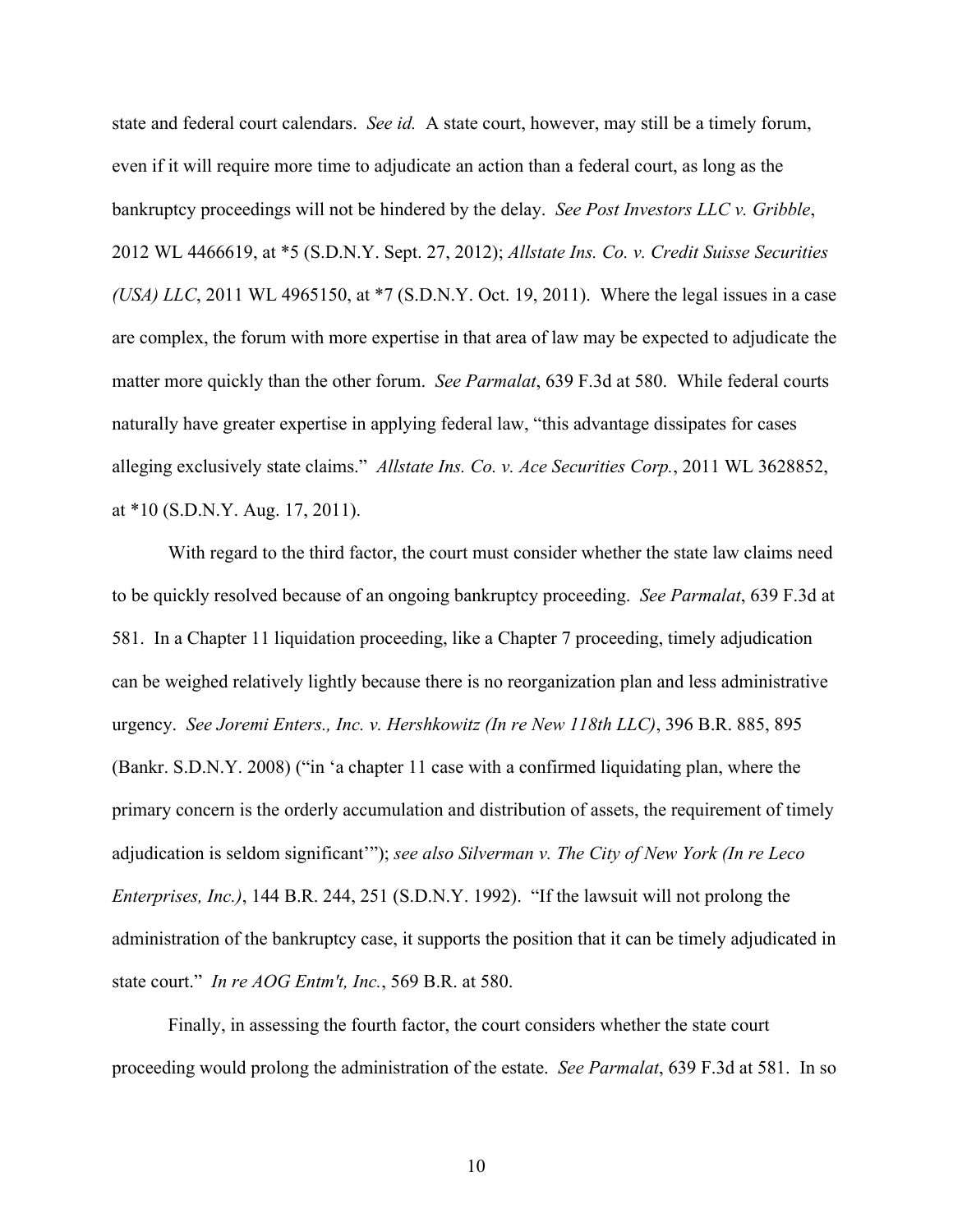doing, the Second Circuit has considered: "(i) whether the district court is concurrently charged with administration of the bankruptcy estate; (ii) close connections between the defendants in the action and the debtor; and (iii) the complexity of the litigation." *BCG Partners, Inc. v. Avison Young (Canada), Inc.*, 919 F. Supp. 2d 310, 320 (S.D.N.Y. 2013).

#### **B. Application of the Timeliness Factors**

The first factor—the backlog of the state court's calendar relative to the federal court's calendar—does not weigh either in favor of or against abstention and remand.

Defendant argues that this Court is the more efficient forum given the greater backlog in the Florida State Court. *See* Defendant's Opposition at 11–13. In support of this contention, Defendant cites the 2019 Clearance Report for Florida's Eleventh Judicial Circuit, which contains statistics for the five most recent years available. *Id.* at 11–12 (citing Exhibit 1 [ECF No. 23-1 at 11-1–11-7]). Defendant asserts that the report demonstrates that the state court has not been keeping up with its caseload as the clearance rates for professional malpractice cases have been well below 100% for the previous three years, and the rates for contract cases were below 100% for four of the previous five years, with the most recent year at just 79.1%. *Id.* at 12. Defendant compares this information with Federal Judicial Caseload Statistics that show clearance rates for bankruptcy cases and adversary proceedings in this District at over 100% for four of the last five years, as well as declines of 14% for pending bankruptcy matters and 40% for adversary proceedings. *Id.* at 12–13 (citing Exhibits 2 and 3 [ECF No. 23-1 at 42–50 of 53] (statistics for years ending March 31, 2015 to March 31, 2019)).

By contrast, the Lenders argue that Florida's backlog is smaller. *See* Lenders' Memorandum at 9. Citing the same source as Defendant, the Lenders note that Florida's clearance rate for the last quarter of 2019 was over 100% both overall and for civil cases, *id.*,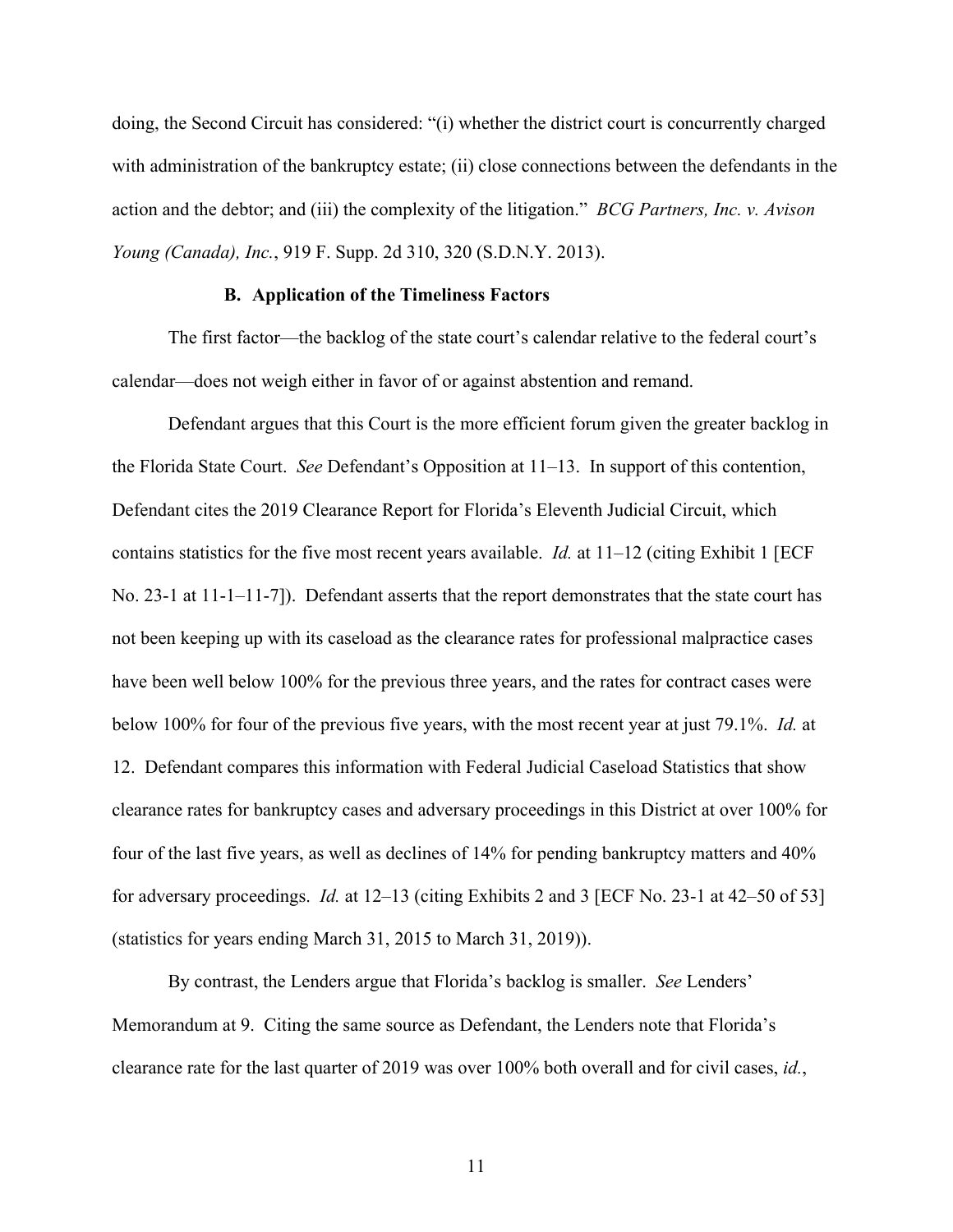while the clearance rate for adversary proceedings in this District fell to 65% in the year ending on December 31, 2019, *id.* (citing http://www.uscourts.gov/file/27842/download (federal statistics for the years ending on December 31 of 2018 and 2019, as opposed to March 31, 2015 to 2019 as cited by Defendant)). Essentially, the two sides disagree as to whether the Court should consider the most recent statistics of 2019 or the statistical trends of the five years culminating in 2019. Defendant correctly points out that Florida's Clearance Rate Report advises that "[c]learance rates statistically tend to be more volatile when measured over shorter time periods[,] [t]hey should be compared over a period of five or more years to identify trends," and that the quarterly data cited by the Lenders for 2019 were not necessarily final as they "were extracted from a dynamic data base and may be amended by the Clerk of Court." ECF No. 23-1 at 11-1. As for the statistics in this District, Defendant contends that 2019 was a statistical anomaly and is outweighed by the clearance rates of the preceding four years combined with the reduction in this Court's docket over that same time period. *See* Defendant's Opposition at 13.

In response, the Lenders argue that, if remanded, this case would be tried in Florida's Complex Business Litigation Division, which has special rules designed to "avoid technical delay, encourage civility, permit just and prompt determination of all proceedings, and promote the efficient administration of justice." Lenders' Memorandum in Further Support at 10. The Lenders concede that this division does not publish separate backlog statistics but reasonably ask the Court "to infer that cases move faster in this specialized unit." *Id.*

The Court notes that the COVID-19 pandemic may very well render the statistics cited here to be woefully outdated. But based on what is currently before the Court, the evidence here on this factor does not favor either party. In any event, the backlog in the respective courts is not by itself determinative of the outcome here since the inquiry of whether a case can be timely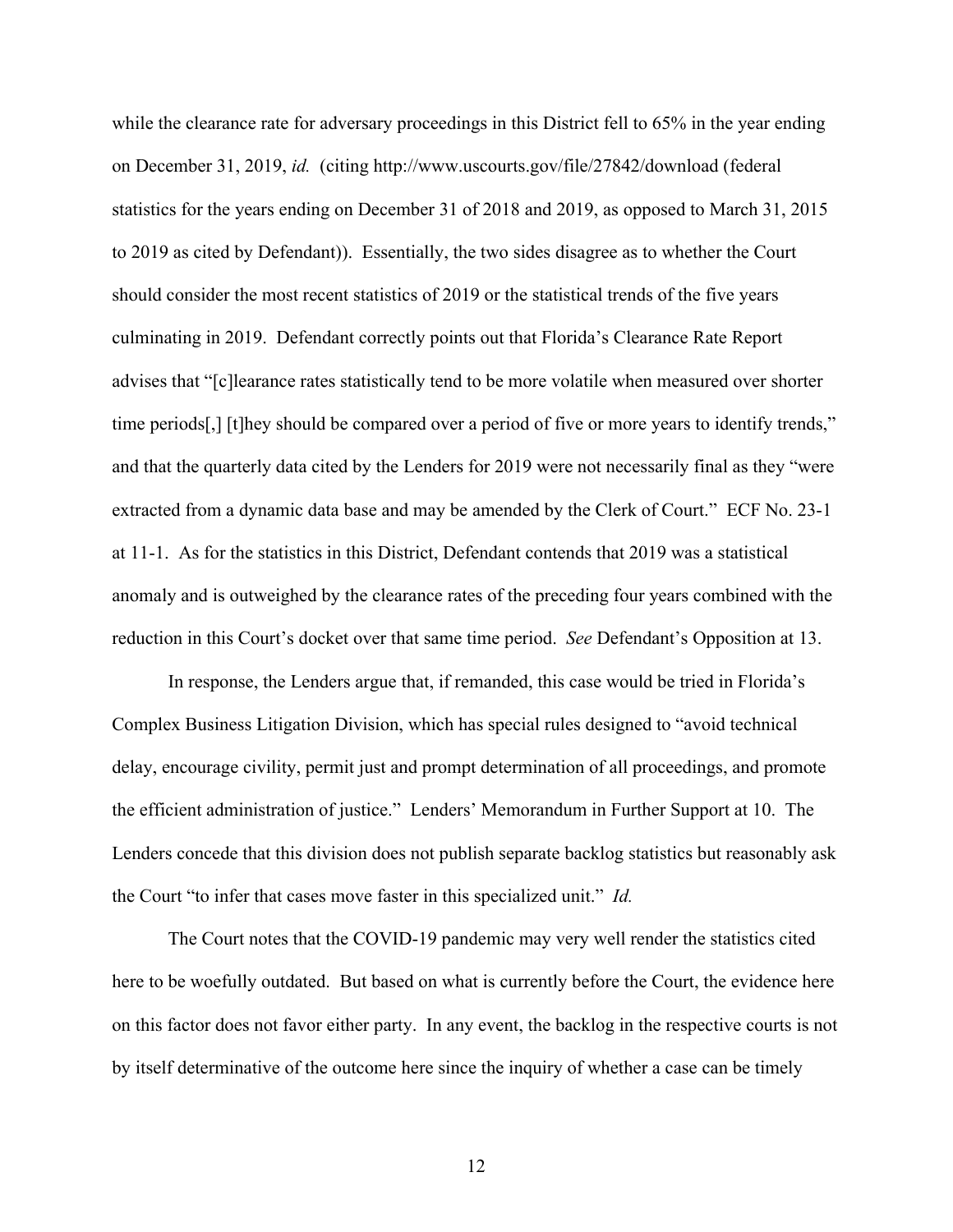adjudicated in state court "cannot 'turn exclusively on whether an action could be adjudicated most quickly in state court.'" *Parmalat Capital Fin. Ltd. v. Bank of Am. Corp.*, 671 F.3d 261, 267 (2d Cir. 2012) (quoting *Parmalat,* 639 F.3d at 580).

The second factor—the complexity of the issues presented and the respective expertise of each forum—weighs in favor of abstention and remand. Defendant argues that this Court has the most expertise in the relevant areas of law, as well as a greater familiarity with the record. *See* Defendant's Opposition at 14. Defendant relies on the fact that the Lenders' negligence claims are governed by New York law and that the facts of the instant case are the same as those in the underlying bankruptcy case. *See* Defendant's Opposition at 14. In discussing this second factor, the Second Circuit has noted that, "[w]here the legal issues in a case are especially complex, the forum with the most expertise in the relevant areas of law may well be expected to adjudicate the matter in a more timely fashion relative to the other forum." *Parmalat,* 639 F.3d at 580–81. Neither party appears to contend that the issues presented in this case are "especially complex." *See* Lenders' Memorandum in Further Support at 10; Defendant's Opposition at 14–15. Moreover, the Lenders assert that the Defendant ignores the threshold choice-of-law inquiry governed by Florida law—and the Florida Court is best positioned to determine which state's law applies under its own choice of law rules. *See* Lenders' Memorandum in Further Support at 11. Indeed, this case came from Florida so "[a]t a minimum, the [Florida] court is the transferor court, and [Florida] law will determine whether [Florida] or New York law governs the tort claims." *See In re AOG Entm't, Inc.*, 569 B.R. at 582 (citing *Van Dusen v. Barrack*, 376 U.S. 612, 638–39 (1964)). Moreover, Florida law will determine the disposition of the Lenders' cause of action under Florida's Deceptive and Unfair Trade Practices Act. Although the issues presented here do not appear to be especially complex, the Florida Court "may have greater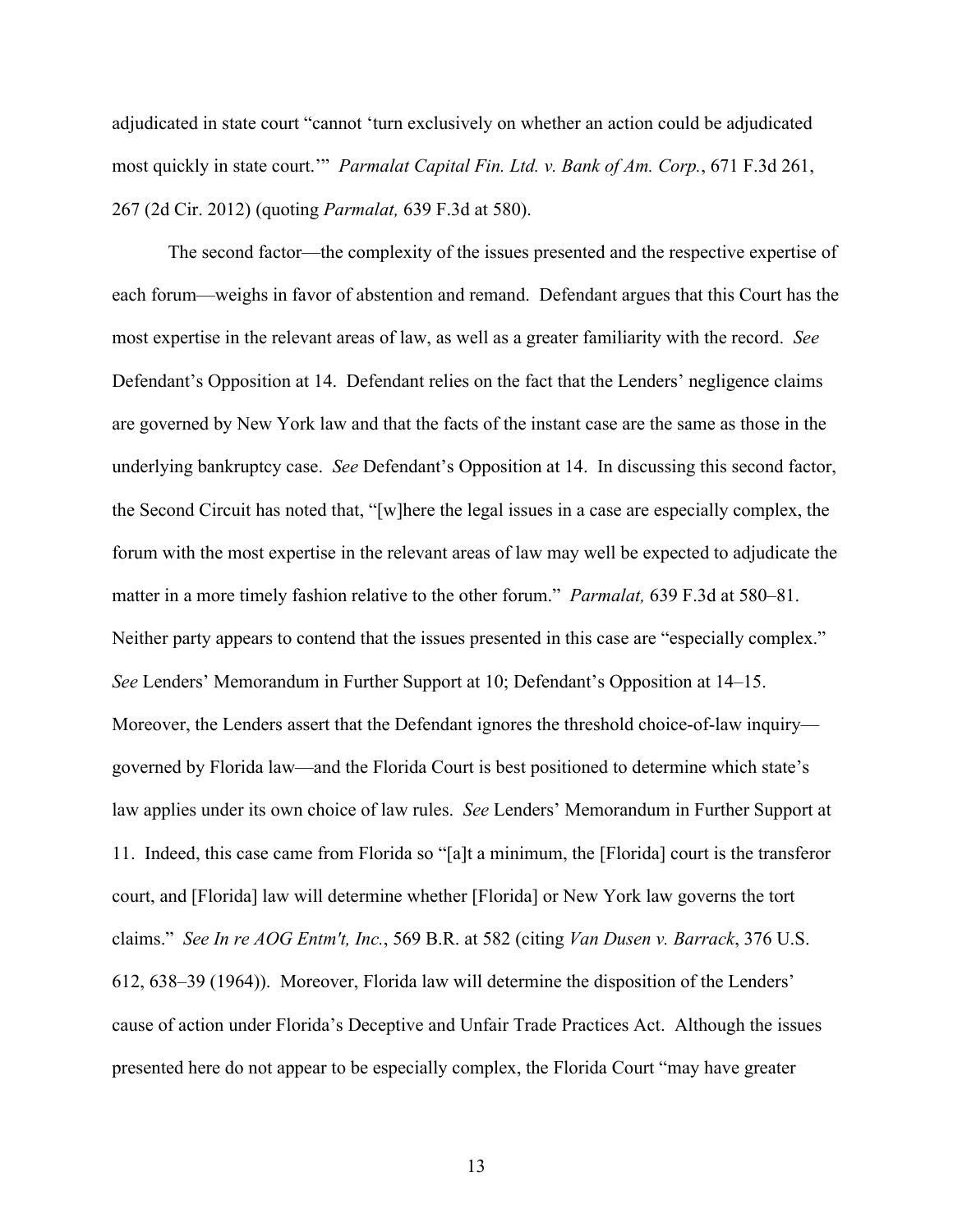familiarity with the law governing" under the applicable Florida statute and "is undoubtedly more familiar than this Court with [its own choice-of-law] rules." *See id.* at 583. It is true that the Plan and Intercreditor Agreement that serve as the background for this lawsuit are governed by New York law.<sup>[5](#page-13-0)</sup> But Defendant "ha[s] not identified any ambiguity or explained why th[ese] document[s] will have to be interpreted to resolve any . . . disputes" as to the accounting issues at the core of this case. *See id.*

Defendant argues that this Court has the benefit of a greater familiarity with the record of the bankruptcy case, where the Plaintiffs were the secured lenders of the Debtors and actively participated in the case. *See* Defendant's Opposition at 15. Defendant notes that the alleged overvaluation of the Debtors' inventory was purportedly the cause of both the bankruptcy and the injuries here. *Id.* at 15–16. Defendant also cites to the Intercreditor Agreement. *Id.* But Defendant fails to explain how the Court's knowledge of the bankruptcy would inform this case. Defendant does not point to—nor is the Court aware of—any litigation in the bankruptcy relating to the overvaluation of the inventory—or any other issue—that would meaningfully assist the Court in overseeing this dispute. Ultimately, the Court agrees with the Lenders' contention that the Court's familiarity with the record extends only to debtor-creditor issues and not to the Lenders' claims against Defendant here. *See* Lenders' Memorandum in Further Support at 12 (citing *New York Commercial Bank v. Pullo*, 2013 WL 494050, at \*5 (Bankr. S.D.N.Y. Feb. 7,

<span id="page-13-0"></span><sup>5</sup> The Lenders' negligence claims here stem from the "Intercreditor Agreement." Under this agreement, the Lenders agreed to a common framework for providing ongoing loans to the Debtors. *See* ECF No. 1 at 27 of 173. The complaint alleges that Defendant owed a duty of care to the Lenders because Defendant knew that the Debtors would be providing statements audited by Defendant to the Lenders who would in turn provide credit or similar lending arrangements to the Debtors under the Intercreditor Agreement. *See* ECF No. 1 at 30–32 of 173; Defendant's Opposition at 7–8. Defendant allegedly breached this duty by, among other things, negligently inflating the Debtor's inventory upon which the loans were based. *Id.* The complaint further alleges that this overvaluation of the Debtor's inventory led to a default under the agreement with the creditors and, ultimately, to the Debtors' bankruptcy. ECF No. 1 at 32–33 of 173; Defendant's Opposition at 8. The Lenders also produced the Intercreditor Agreement in the bankruptcy case. *See* Defendant's Opposition at 7–8; ECF No. 761, Case No. 18- 13359 at 2–3.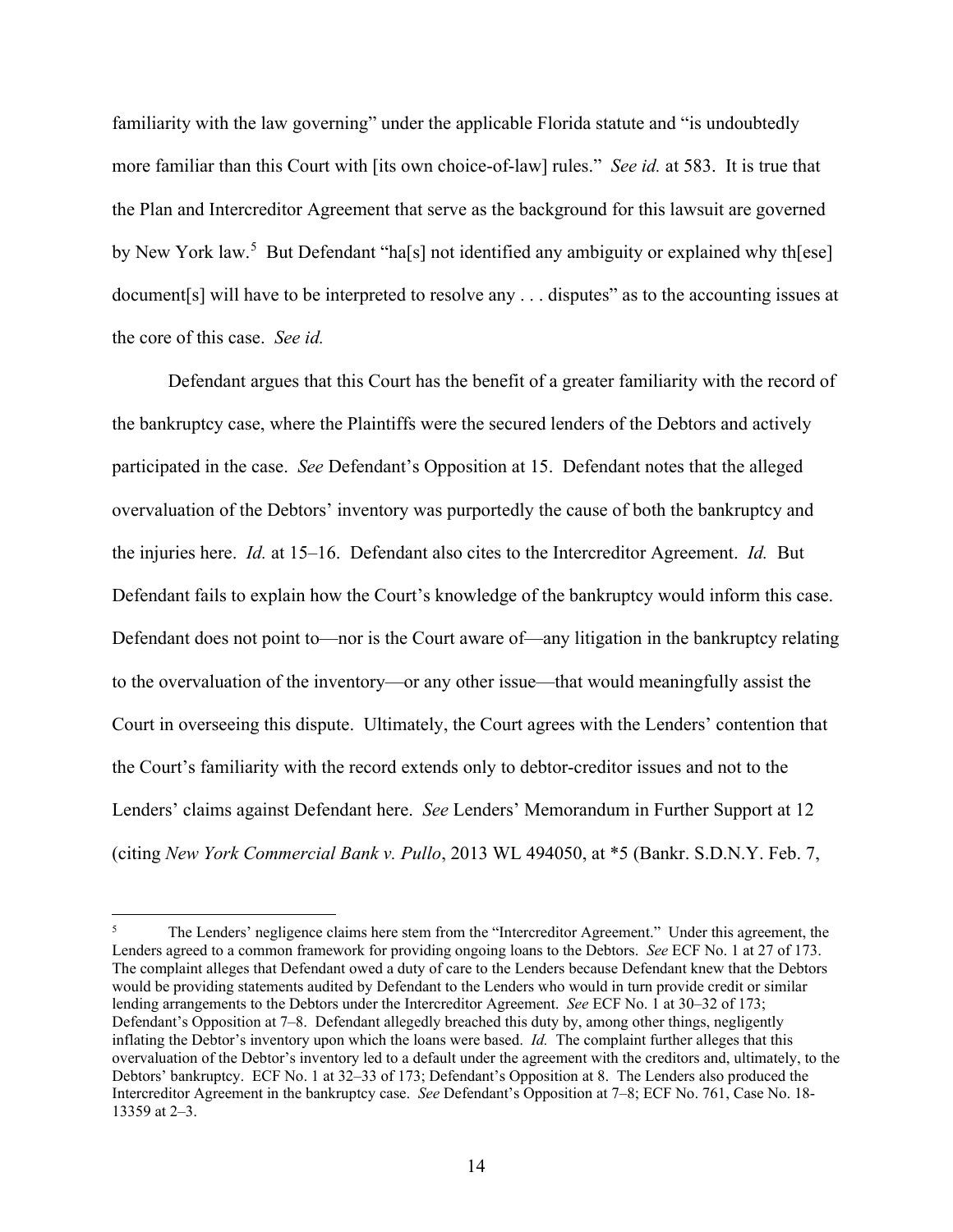2013) (Defendants "have not argued that the [ ] Bankruptcy Court has presided over any issue connected with the Guarantee Agreements, will preside over any such issue, or has any familiarity with those agreements, which are at the heart of the State Court Action.")).

Moreover, the Lenders have already requested a jury trial, *see* Complaint [ECF No. 1 at 36 of 173], and have "not consent[ed] to entry of final orders or judgment by any bankruptcy judge," *see* Lenders' Memorandum in Further Support at 13 (quoting ECF No. 1-8 (Lenders' reply memorandum in support of its motion for abstention and remand filed in the Florida District Court)). Thus, retaining the case would require a bifurcated proceeding, unlike proceeding in state court.

Defendant lastly relies on the possibility of future litigation tied to the bankruptcy case. More specifically, Defendant anticipates filing a contribution claim against the Debtors if this adversary proceeding survives a motion to dismiss; Defendant argues that litigating this anticipated claim here and the instant matter in Florida would be inefficient and duplicative. *See* Defendant's Opposition at 19. But such litigation is uncertain. No such contribution claim has been filed, and it appears contingent on other events. Such a speculative claim against the Debtors does not counsel against abstention. *Cf. CAMOFI Master LDC v. U.S. Coal Corp.*, 527 B.R. 138, 144 (Bankr. S.D.N.Y. 2015) (denying permissive abstention because, among other things, a jury trial had not yet been demanded and "the likelihood and effect of a jury demand [wa]s speculative at th[at] point in the case").<sup>[6](#page-14-0)</sup>

<span id="page-14-0"></span>The Lenders argue that any possible future contribution claim by Defendant would be barred by the Plan's Injunction and Bar Order and, in any event, would be untimely as it was not filed prior to the bar date. *See* Lenders' Memorandum in Further Support at 13 & n.13. Of course, Defendant disagrees, arguing that such a claim would not be barred or untimely. *See* Defendant's Reply at 5 (citing *SPV Osus Ltd. v. UBS AG*, 882 F.3d 333, 340–41 (2d Cir. 2018)). In any event, the *SPV Osus* case relied upon by Defendant appears to be distinguishable. The issue there was whether the bankruptcy court had "related to" jurisdiction due to the defendants' "putative contribution claim" against the debtor, which the Second Circuit found it did and thus declined to remand the case to state court. *SPV Osus*, 882 F.3d at 339–41. The Court in *SPV Osus* was not presented with the question of whether mandatory or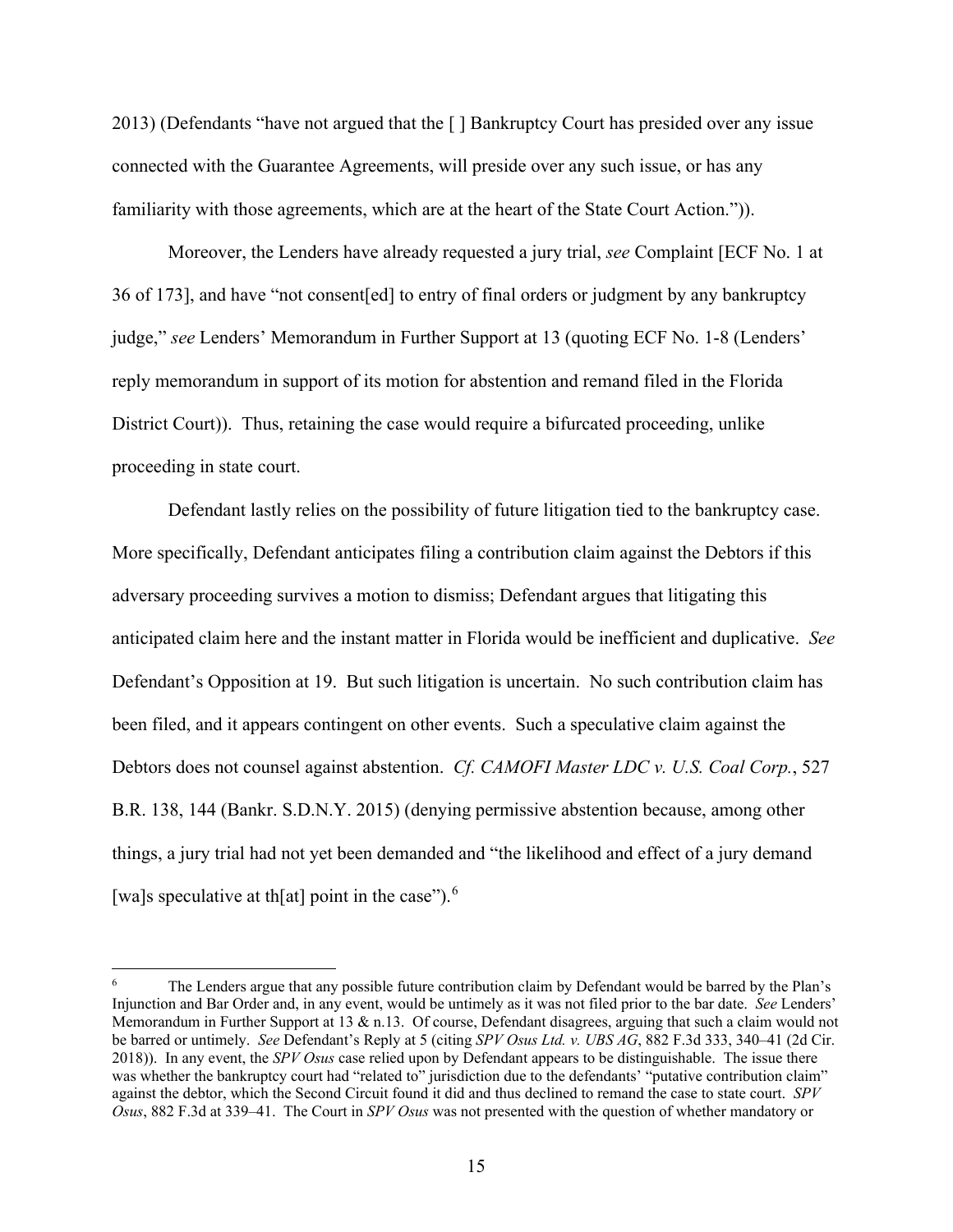The third factor—the status of the title 11 bankruptcy proceeding to which the state law claims are related—clearly weighs in favor of abstention. This bankruptcy case is now a liquidation proceeding and thus "there is no administrative urgency or plan of reorganization to facilitate." *In re New 118th LLC*, 396 B.R. at 894. Indeed, "[i]n deciding whether a matter may be timely adjudicated, perhaps the single most important factor is the nature of the underlying chapter [11] proceeding," and where the related bankruptcy involves a liquidation plan, "timely adjudication can be weighed relatively lightly." *Id*. (quoting *World Solar Corp. v. Steinbaum (In re World Solar Corp.*), 81 B.R. 603, 612 (Bankr. S.D.Cal. 1988)). This is true even though the state law claim and any related contribution claim will be part of any liquidation. *See id.* at 895 ("in 'a chapter 11 case with a confirmed liquidating plan, where the primary concern is the orderly accumulation and distribution of assets, the requirement of timely adjudication is seldom significant'"). And while Defendant argues that the state court has yet to take action in this case, this Court would also be starting from scratch on the merits.

The fourth factor—whether the state court proceeding would prolong the administration or liquidation of the estate—similarly weighs in favor of abstention. Defendant argues that abstention would significantly prolong the liquidation of the estate given the Plan's distribution of damages to creditors, Defendant's anticipated contribution claims against the Debtor here, and the growing backlog of cases in the Eleventh Judicial Circuit in Florida. *See* Defendant's Opposition at 21–22. But once again, the Lenders correctly note that this factor is not significant to a post-confirmation Chapter 11 liquidation plan. *See* Lenders' Memorandum in Further Support at 14 (citing *Parmalat*, 671 F.3d at 268–69). Moreover, if the Lenders prevail in state court, "the litigation proceeds will be distributed in accordance with the Plan without any further

permissive abstention applied. Here, as discussed *supra*, the parties do not dispute that this action is "related to" the bankruptcy proceeding.